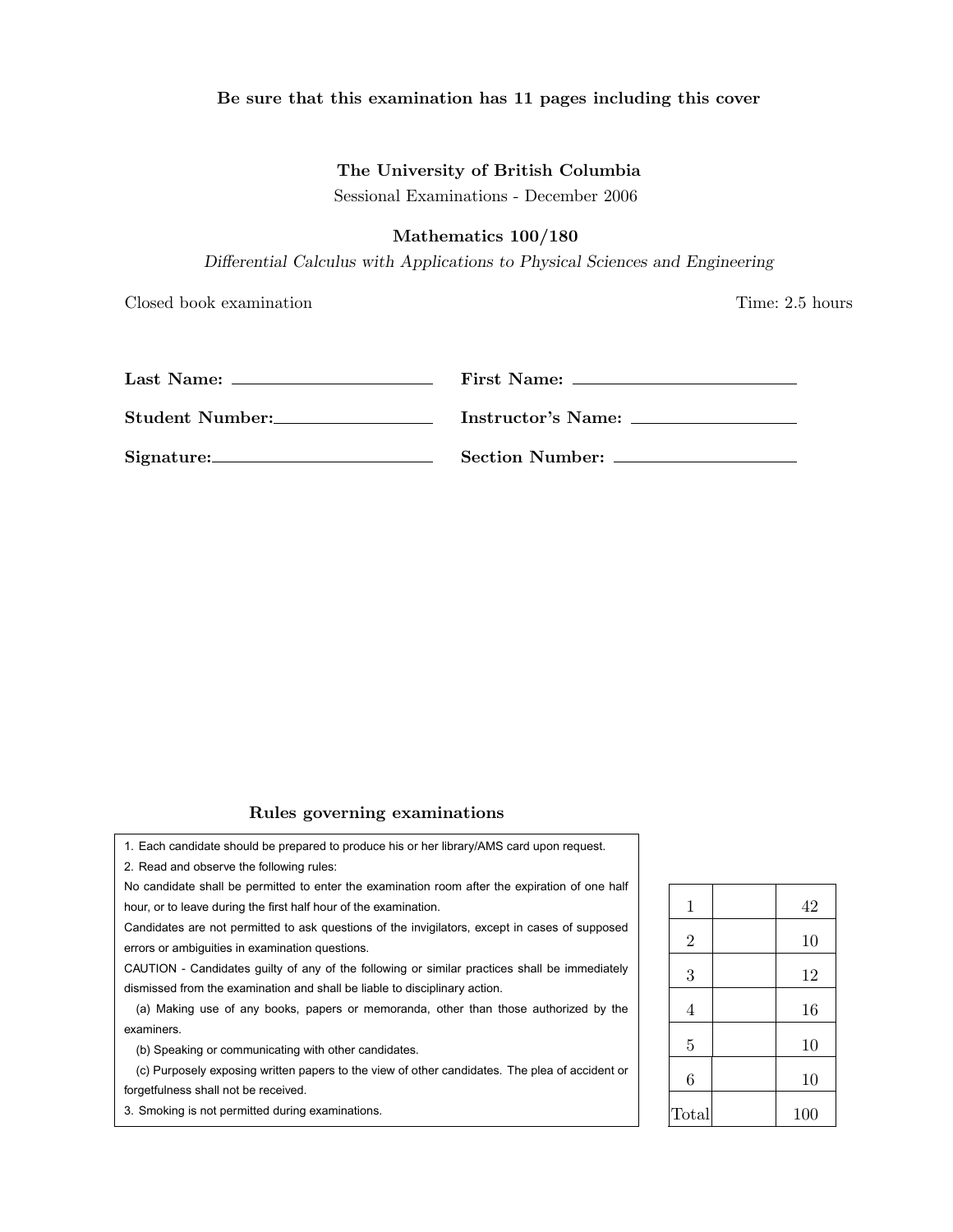December 2006 Mathematics 100/180 Page 2 of 11 pages

## Marks

[42] **1.** Short-Answer Questions. Put your answer in the box provided but show your work also. Each question is worth 3 marks, but not all questions are of equal difficulty. Full marks will be given for correct answers placed in the box, but at most 1 mark will be given for incorrect answers. Unless otherwise stated, it is not necessary to simplify your answers in this question.

(a) Evaluate 
$$
\lim_{x \to 4} \frac{x^2 - 4x}{x^2 - 16}
$$

Answer

(b) Evaluate 
$$
\lim_{x \to \infty} \frac{x^3 + 5x}{2x^3 - x^2 + 4}
$$

Answer

(c) Find the value of the constant *a* for which 
$$
\lim_{x \to -2} \frac{x^2 + ax + 3}{x^2 + x - 2}
$$
 exists.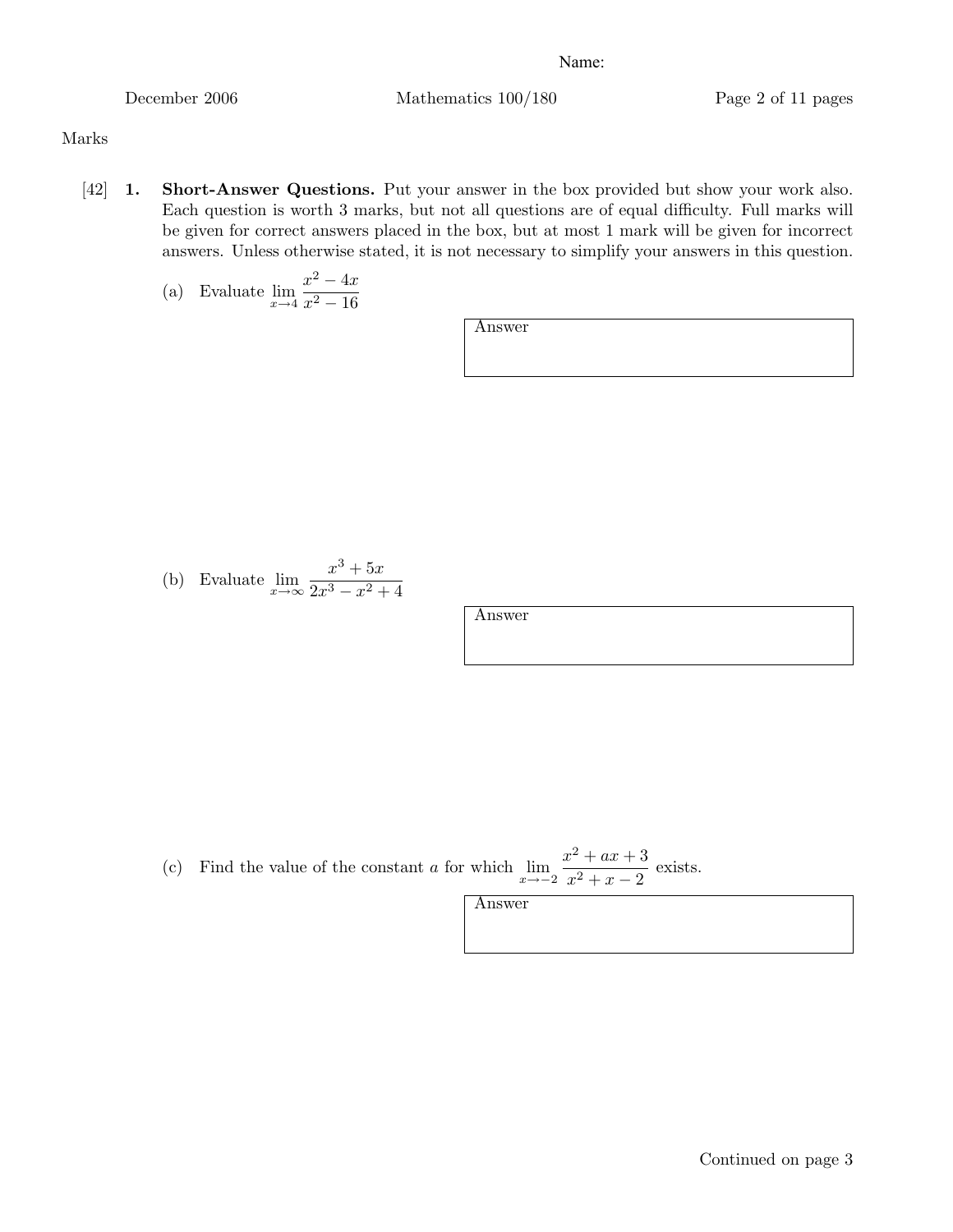December 2006 Mathematics 100/180 Page 3 of 11 pages

(d) Find the values of the constants *a* and *b* for which

$$
f(x) = \begin{cases} x^2 \text{ if } x \le 2\\ ax + b \text{ if } x > 2 \end{cases}
$$

is differentiable everywhere.

Answer

(e) Find the derivative of  $e^{x \cos x}$ .

Answer

(f) If  $x^2y^2 + x \sin y = 4$ , find  $dy/dx$ .

Answer

(g) Let  $f(x) = x^3 \ln x$ . Find the 4th derivative of  $f(x)$ , i.e.  $f^{(4)}(x)$ .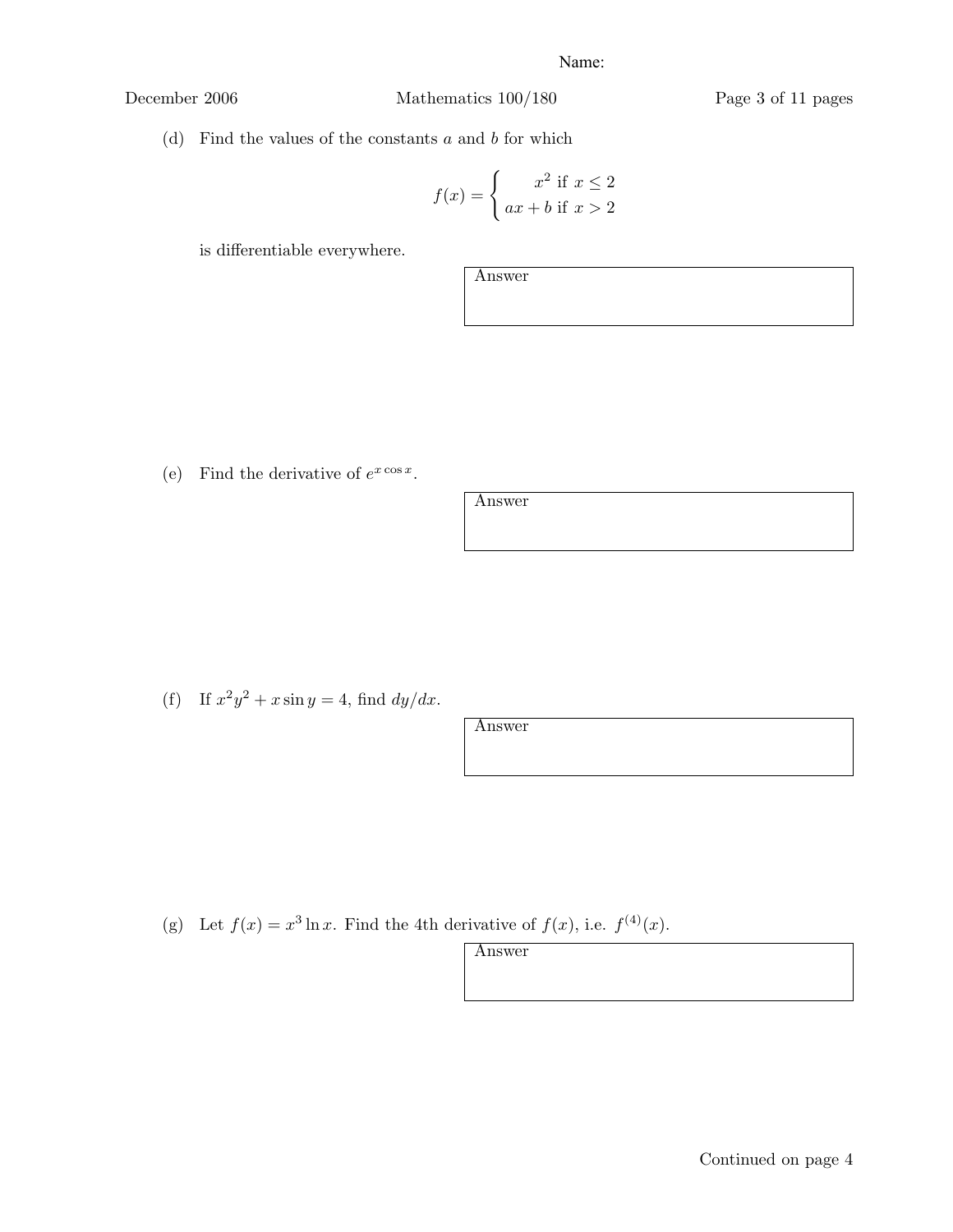December 2006 Mathematics 100/180 Page 4 of 11 pages

(h) Find the derivative of  $\sin^{-1}(e^{2x})$ . Note: Another notation for  $\sin^{-1}$  is arcsin.

| Answer |  |
|--------|--|
|        |  |

(i) Find the derivative of  $(\tan x)^x$ .

Answer

(j) Using a suitable linear approximation, estimate  $(8.06)^{2/3}$ . Give your answer as a fraction in which both the numerator and denominator are integers.

Answer

(k) Write down the first three nonzero terms in the Maclaurin series for *x* sin(*−*2*x*).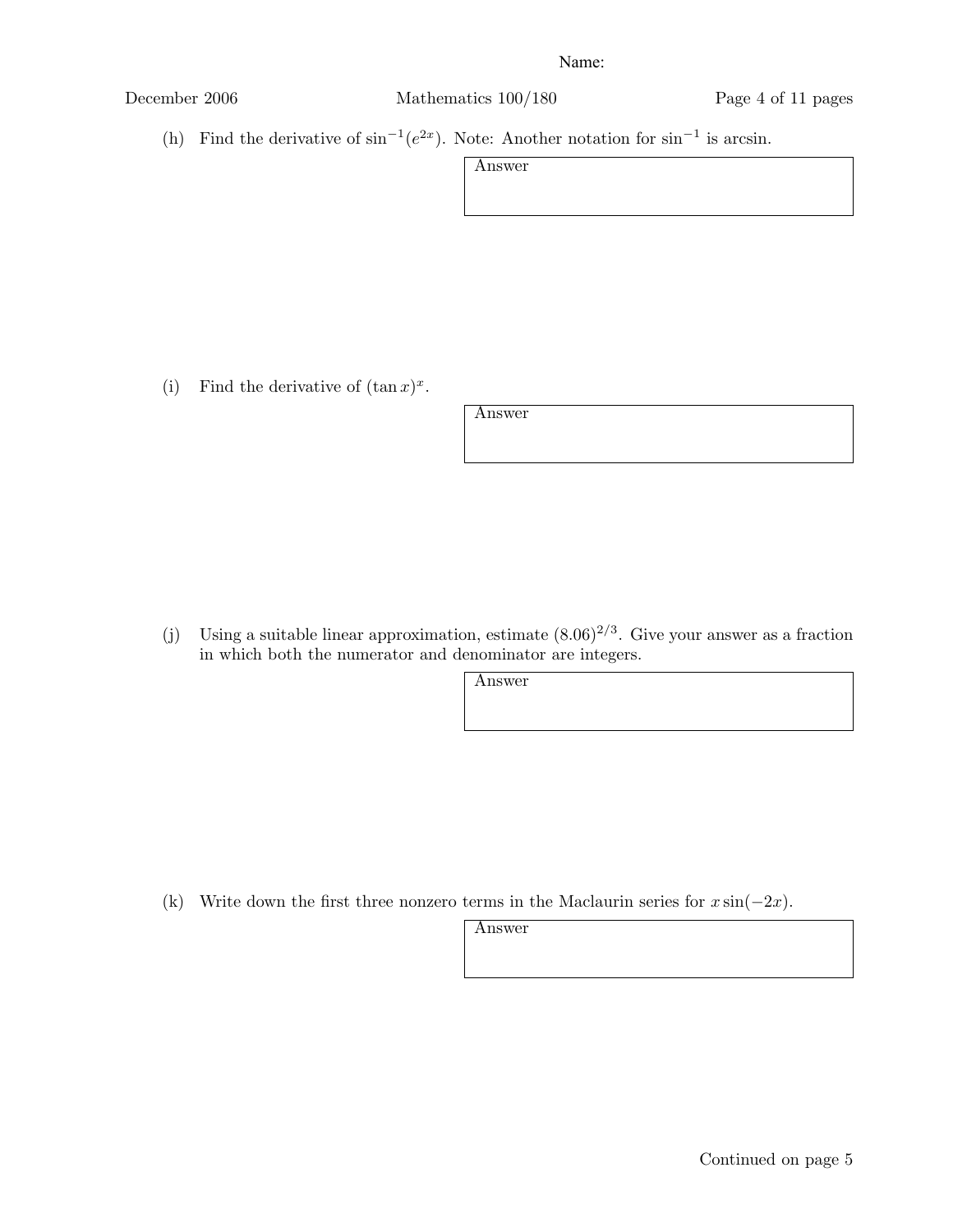December 2006 Mathematics 100/180 Page 5 of 11 pages

(l) A function  $f(x)$  has third derivative equal to  $10/(1-x)$ . The second-degree Taylor polynomial  $T_2(x)$  at 0 is used to approximate  $f(0.1)$ . Find the upper bound for the error given by Taylor's Inequality, i.e. the upper bound for  $|f(0.1) - T_2(0.1)|$ .

Answer

(m) Using Newton's Method, starting with  $x_1 = 1$ , find the approximation  $x_3$  to the root of the equation  $x^3 - x^2 - 1 = 0$ .

Answer

(n) A particle moves in a straight line so that its velocity at time *t* is  $v(t) = t^3$ . If its position at time *t* is  $s(t)$  and  $s(1) = 2$ , find  $s(2)$ .

| ٩ |  |
|---|--|
|   |  |

Continued on page 6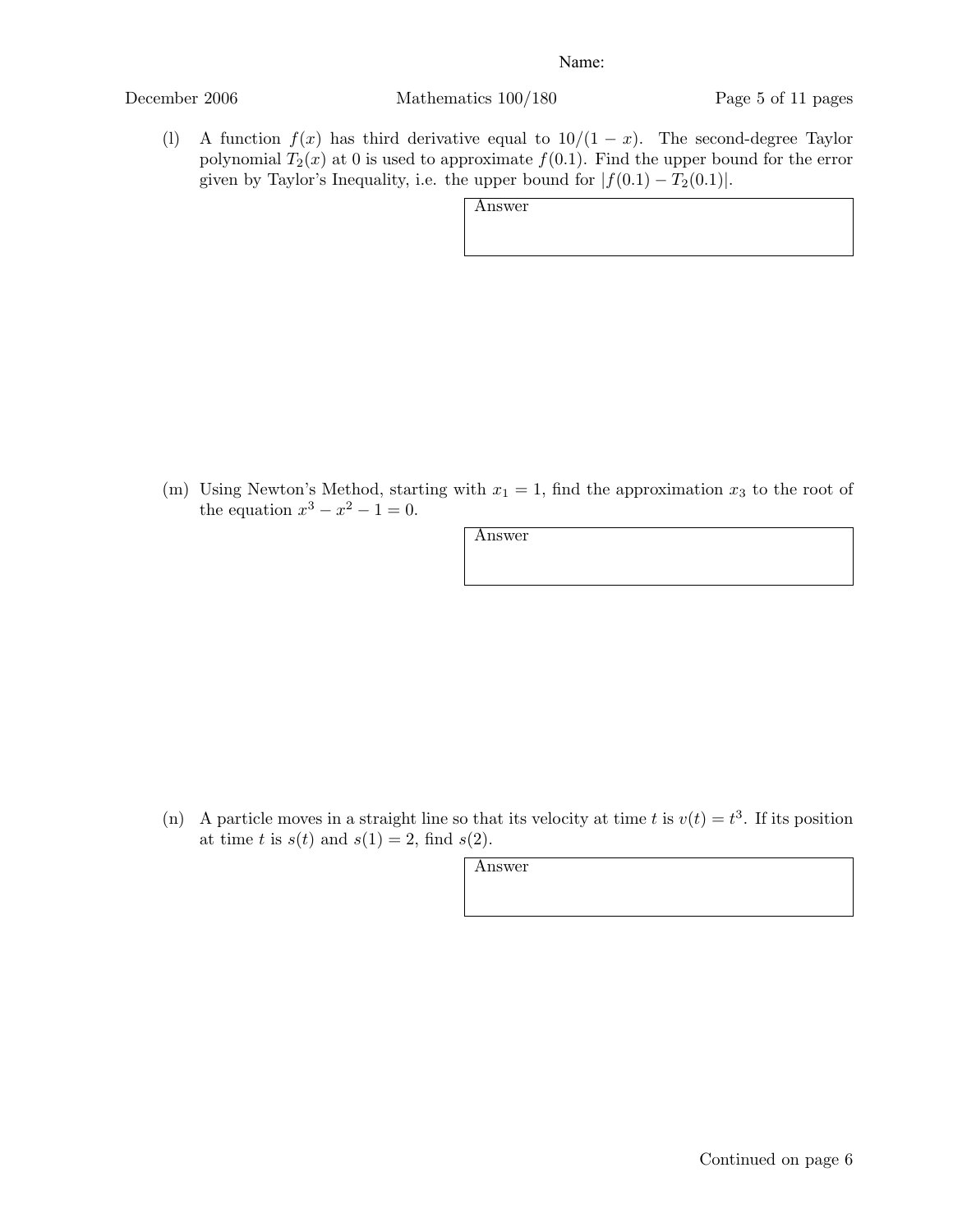December 2006 Mathematics 100/180 Page 6 of 11 pages

Full-Solution Problems. In questions 2–6, justify your answers and show all your work. If a box is provided, write your final answer there. Simplification of answers is not required.

[10] **2.** A poster is to have a total area of 180 cm<sup>2</sup> with 1-cm margins at the bottom and sides and a 2-cm margin at the top. What dimensions will give the largest printed area?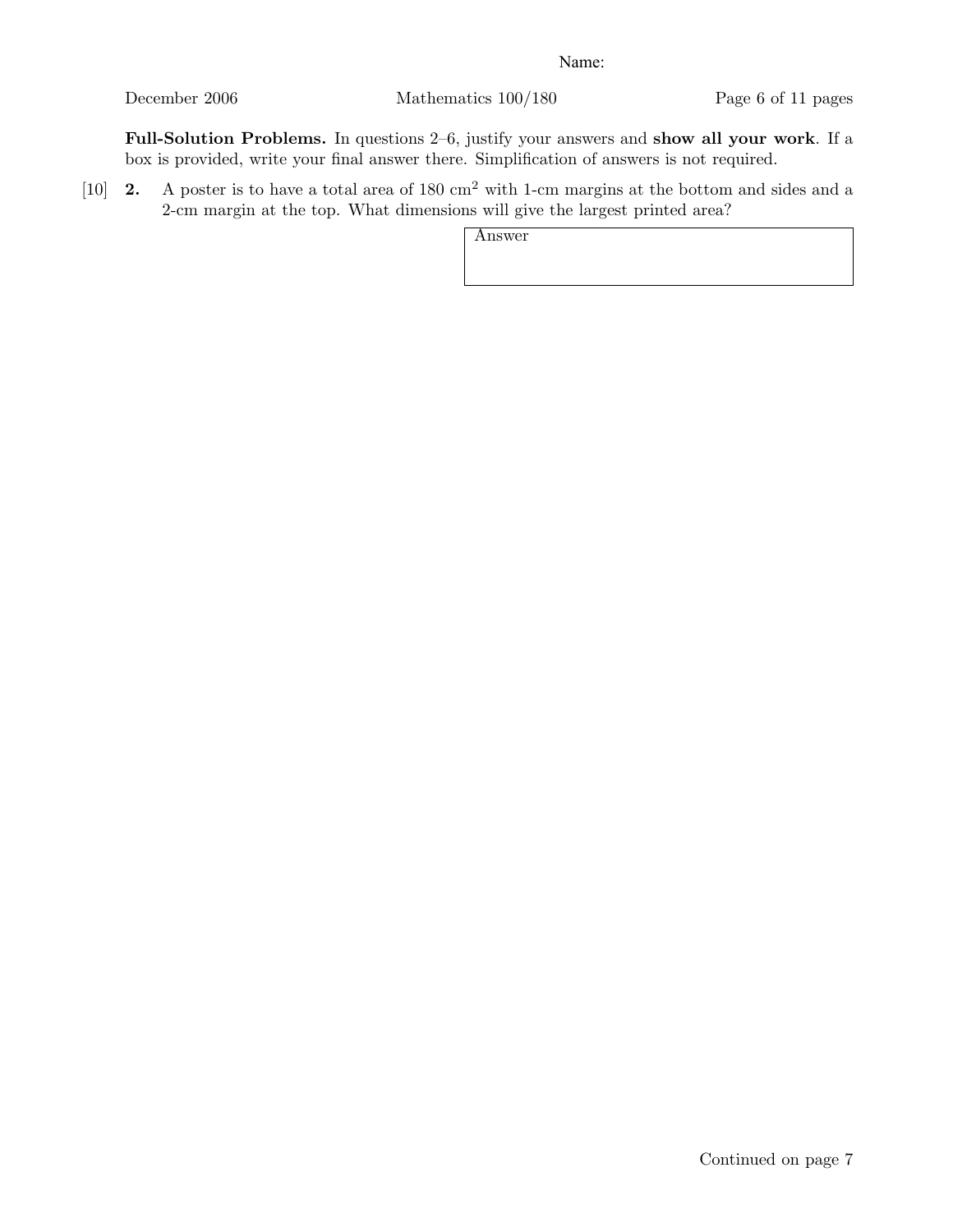December 2006 Mathematics 100/180 Page 7 of 11 pages

- [12] 3. Two cities, Growth and Decay, have populations that are respectively increasing and decreasing, at (different) rates that are proportional to the respective current population. Growth's population is now 3 million and was 2 million 10 years ago, and Decay's population is now 5 million and was 7 million 10 years ago.
	- (a) (6 marks) How many years from now will Growth's population equal 4 million?

Answer

(b) (6 marks) How many years from now will Growth and Decay have the same population?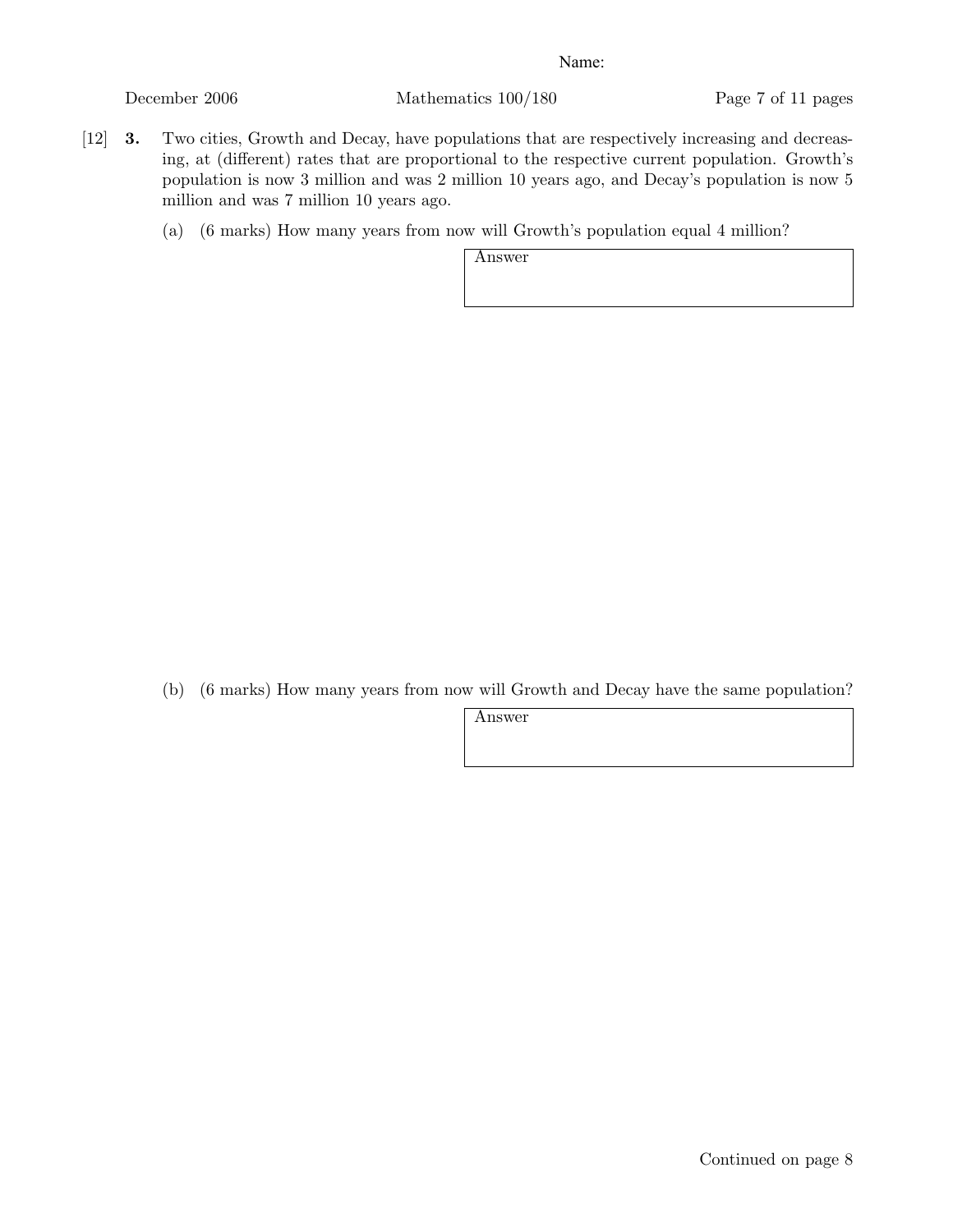December 2006 Mathematics 100/180 Page 8 of 11 pages

[16] **4.** The function  $f(x)$  is defined by

$$
f(x) = \begin{cases} e^x & \text{if } x < 0\\ \frac{x^2 + 3}{3(x+1)} & \text{if } x \ge 0 \end{cases}
$$

(a)  $(2 \text{ marks})$  Explain why  $f(x)$  is continuous everywhere.

- (b) Determine all of the following if they are present:
- (i) (4 marks) *x*-coordinates of local maxima and minima, intervals where  $f(x)$  is increasing or decreasing;

(ii) (4 marks) intervals where  $f(x)$  is concave upwards or downwards;

Question 4(b) continued on the next page...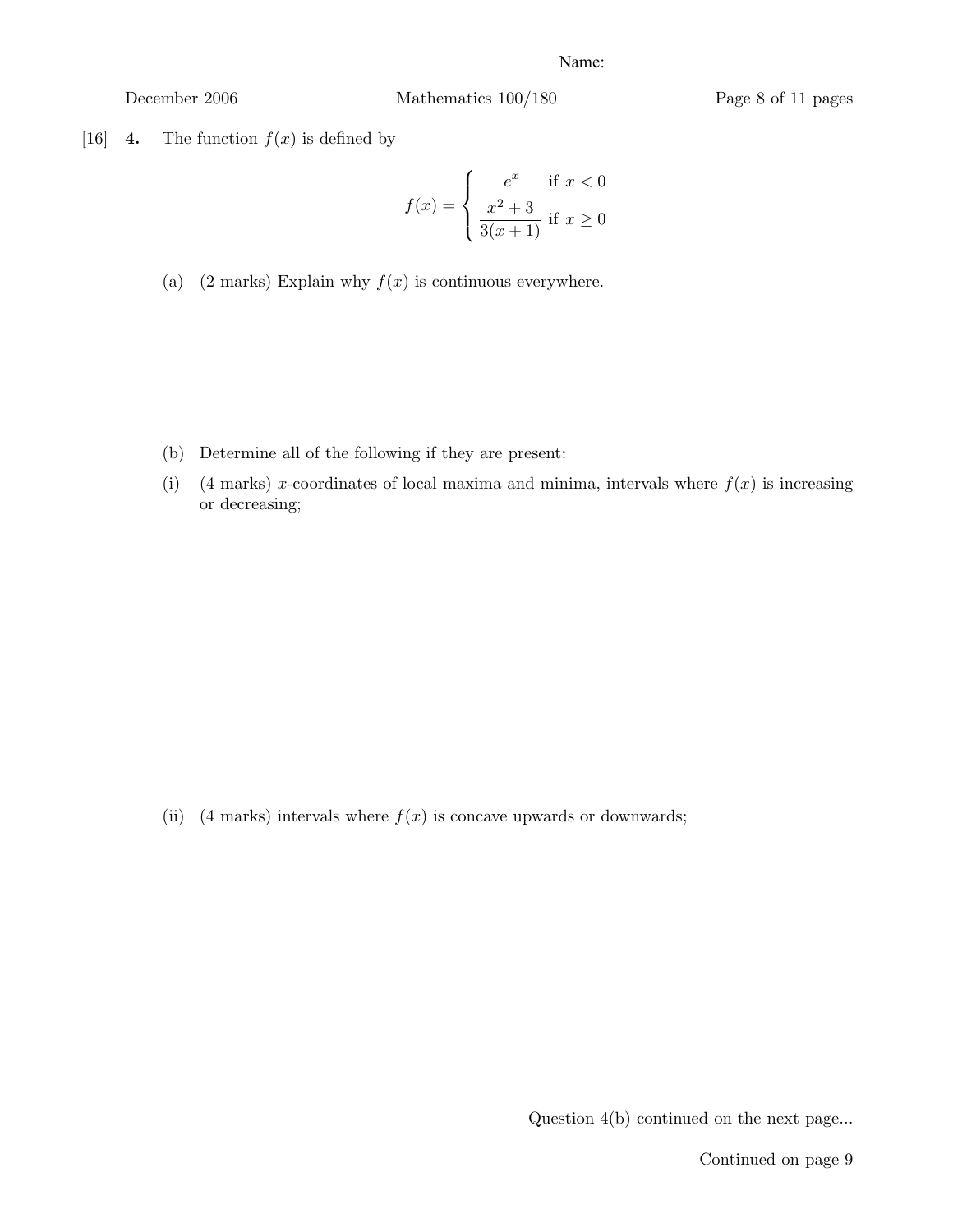December 2006 Mathematics 100/180 Page 9 of 11 pages

Question 4(b) continued

(iii) (3 marks) equations of any asymptotes (horizontal, vertical, or slant).

(c) (3 marks) Sketch the graph of  $y = f(x)$ , giving the  $(x, y)$  coordinates for all points of interest above.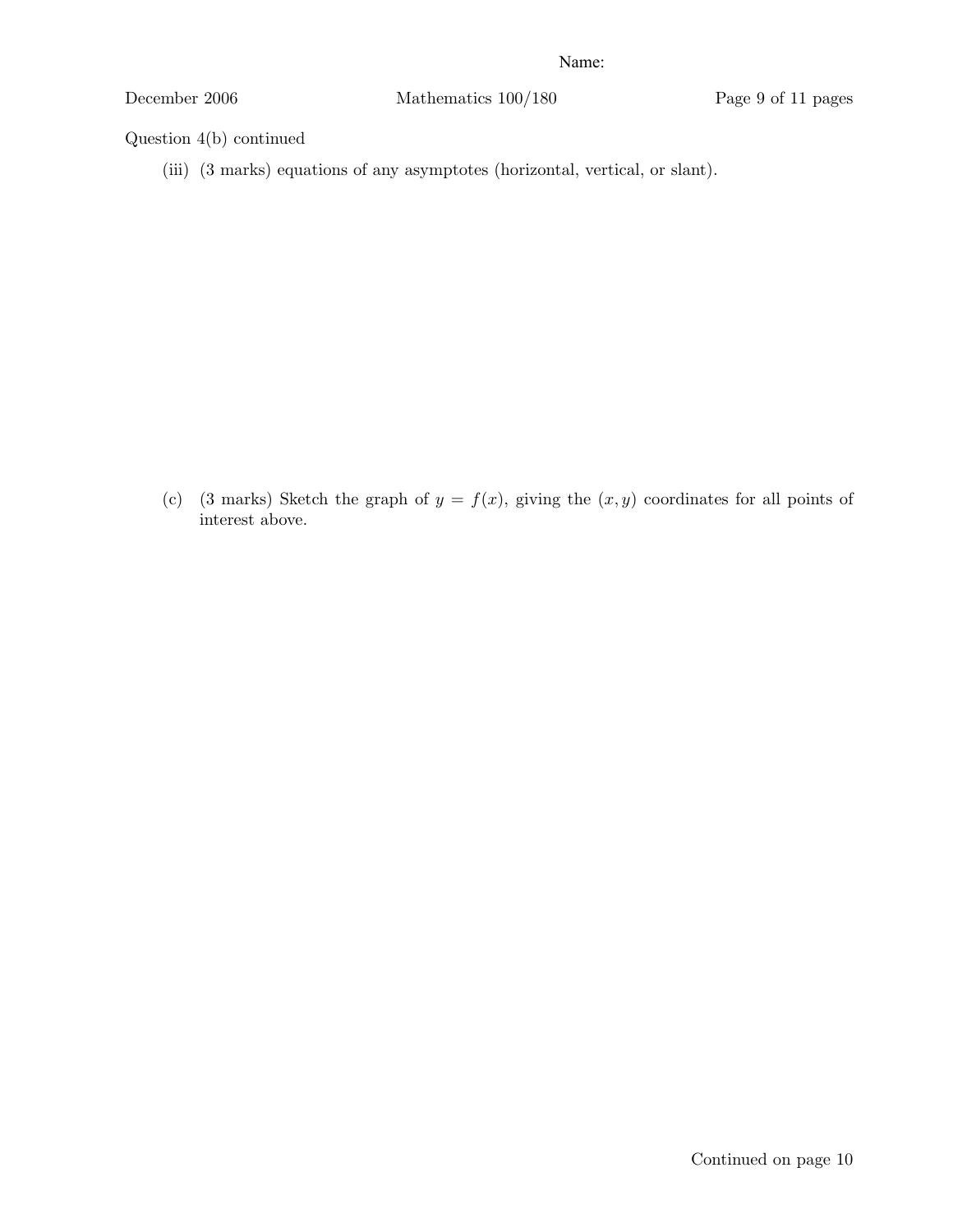December 2006 Mathematics 100/180 Page 10 of 11 pages

[10] 5. A trough is 10 m long and its ends have the shape of equilateral triangles (i.e. all three sides have equal length) that are 2 m across, as shown in the diagram below. If the trough is being filled with water at the rate of  $12 \text{ m}^3/\text{min}$ , how fast is the water level rising when the water is 60 cm deep?